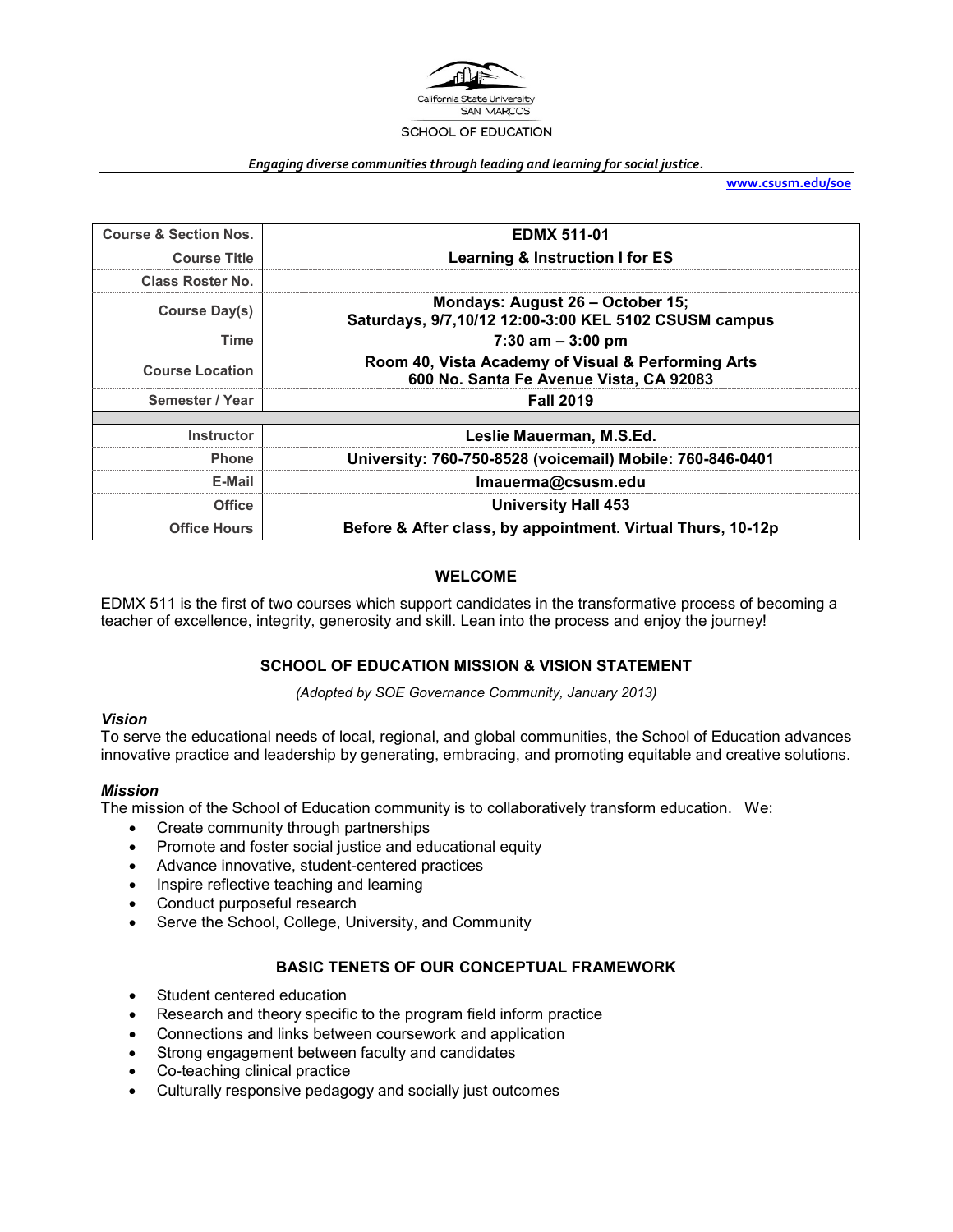# **TABLE OF CONTENTS**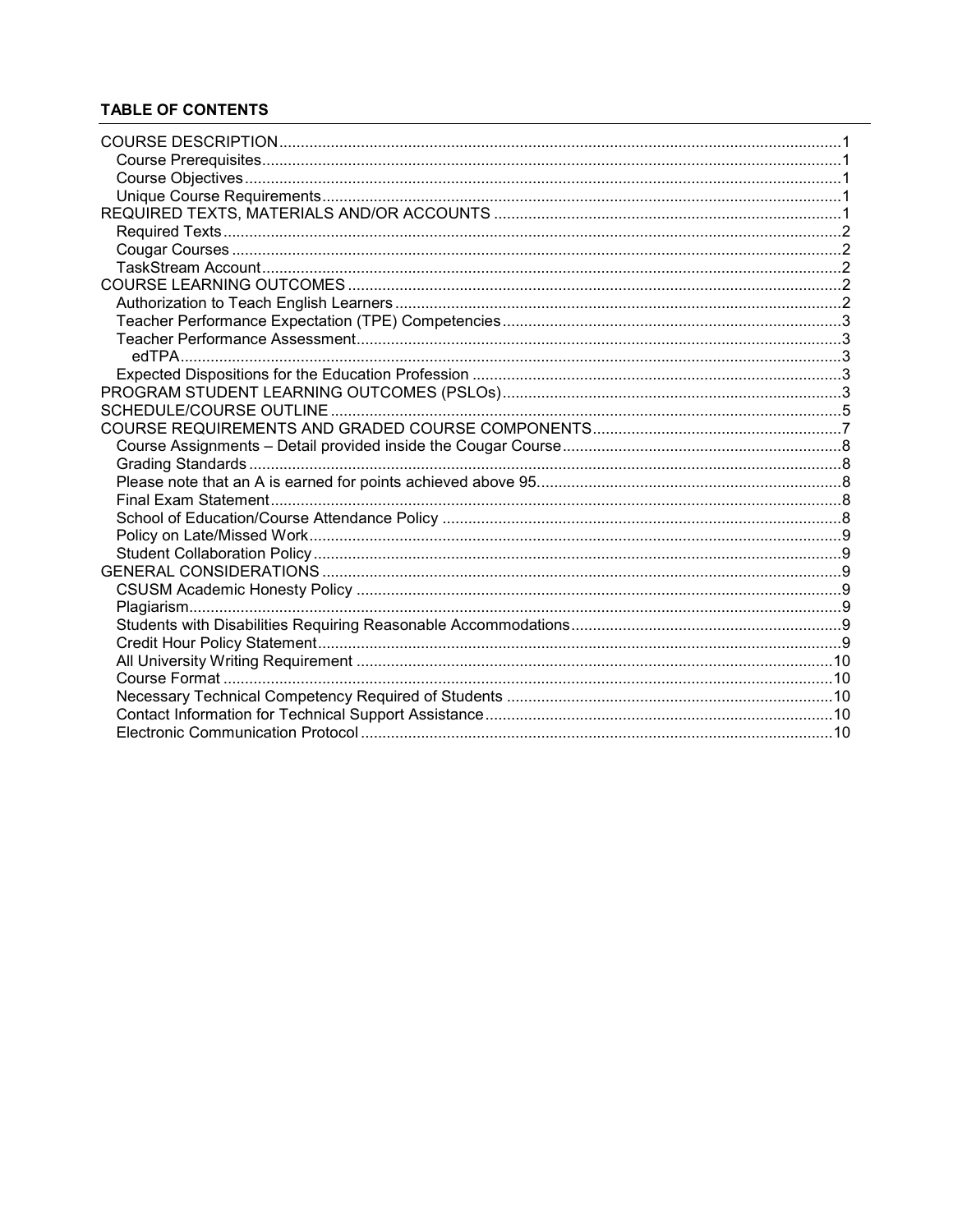## **COURSE DESCRIPTION**

<span id="page-2-5"></span><span id="page-2-0"></span>EDMX 511 provides an introduction to psychology of learning and instruction; applications of learning theories to educational practice; planning and delivery of meaningful lessons; and utilizing appropriate teaching strategies for accommodating the learning differences of students with disabilities and other language and learning differences. *Enrollment Restriction: Admission to the Education Specialist Concurrent Credential Program.* 

## <span id="page-2-1"></span>**Course Prerequisites**

For School of Education courses, admission to the program is considered a prerequisite. Enrollment restrictions: Admission to the Educational Specialist Program. Completion of EDUC 350, EDUC 364, EDUC 422 at CSUSM or the pre-approved equivalent courses from another institution.

### <span id="page-2-2"></span>**Course Objectives**

This course provides an introduction to psychology of learning and instruction: applications of learning theories to educational practice; the planning and delivery of meaningful lessons; utilizing appropriate teaching strategies for accommodating the learning differences of students with disabilities and other language and learning differences. The course is built upon the principles of the Mission of the School of Education as stated above.

Primarily focuses on developing a preliminary understanding of learning theory and instructional practice in technology integrated and inclusive elementary classrooms. Candidates will be assessed in areas of universal lesson design and delivery, basic techniques of assessing student learning. Additional requirements include working knowledge of the SST/SAT process, the development of plan and delivering culturally aware and sensitive instruction.

### <span id="page-2-3"></span>**Unique Course Requirements**

In the companion Clinical Practice course, EDMX 570, all concurrent candidates are required to participate in a **Breadth of Experience visitation week**, and to complete written Observation and Reflection assignments to that end. These assigned site visits are designed to meet program standards and to prepare candidates for the requirements inherent in a dual credential program.

- Candidates are required to have dependable, consistent access to a computer. Many assignments will require the use of a computer during class sessions.
- Candidates are expected to use "person-first" language in all written and oral assignments and class discussions (e.g., "Student with Down syndrome," rather than "Down syndrome student." Use "Johnny who has autism," rather than "My autistic student"). **Please read the article at this website before the course begins: [https://www.verywellfamily.com/focus-on-the-person-first-is-good-etiquette-](https://www.verywellfamily.com/focus-on-the-person-first-is-good-etiquette-2161897)[2161897](https://www.verywellfamily.com/focus-on-the-person-first-is-good-etiquette-2161897)**
- Candidates post assignments in the web course by midnight on the date they are due.
	- If there are extraordinary circumstances that impact completion of assignments, candidates must advise the instructor as soon as possible.
	- If there are questions or concerns, candidates are expected to contact the instructor via university email.
	- Candidates are expected to complete all assigned work. There will be a reduction in points for any assignments submitted after due dates, unless *prior* instructor approval is secured.
	- Exceptions will be handled on a case-by-case basis, at the discretion of the instructor.
- Candidates are expected to proofread and edit all written assignments prior to submission. Candidates will ensure their writing is error-free (grammar, syntax, spelling), and ideas are logically and concisely presented. Assignment credit will reflect any oversight.
- <span id="page-2-4"></span>• Candidates are advised to keep a copy of all written work. These copies are needed for future use as professional portfolio entries.

## **REQUIRED TEXTS, MATERIALS AND/OR ACCOUNTS**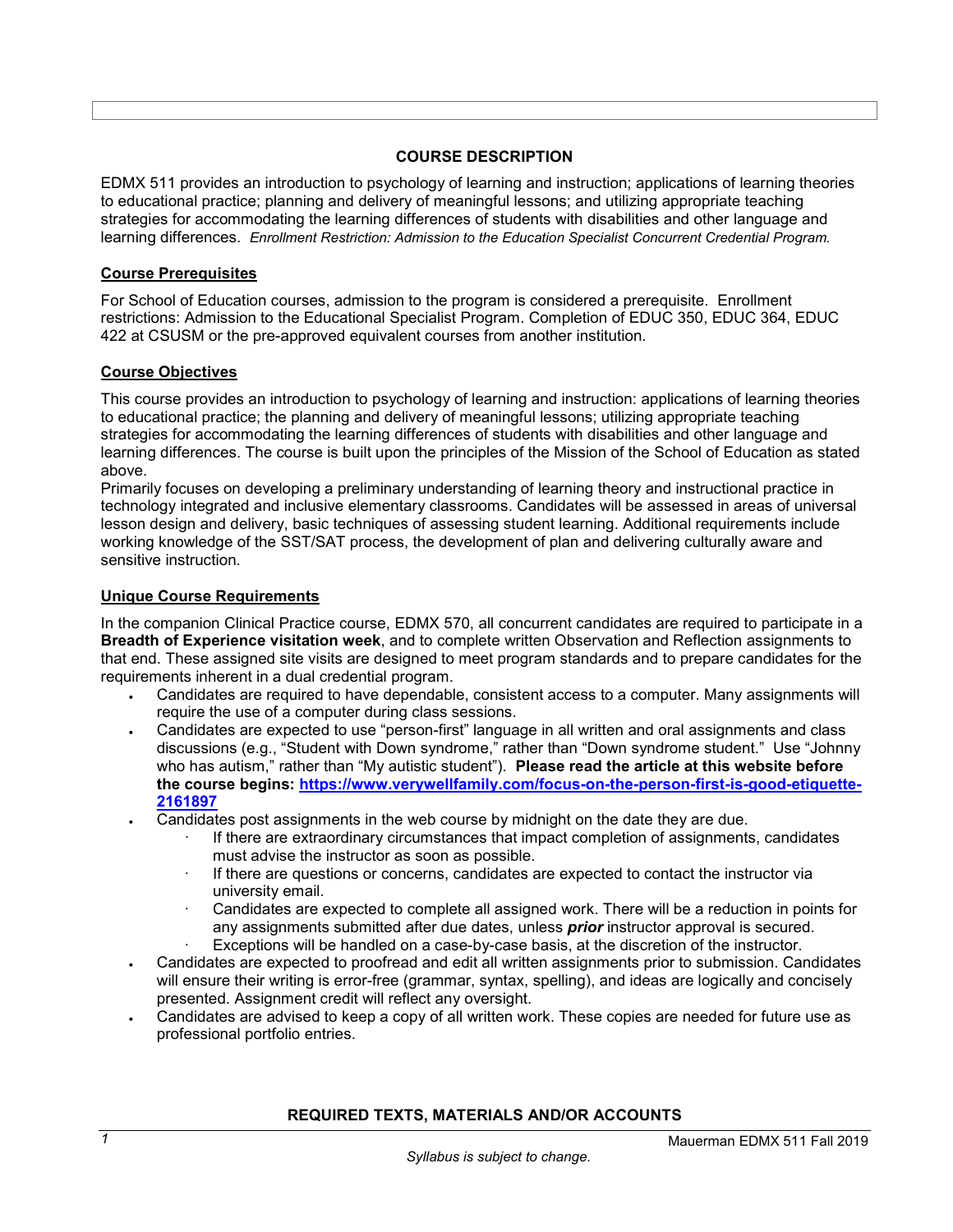# **Required Texts**

Turnbull, Turnbull & Turnbull, Wehmeyer, Shogren (2016). *Exceptional Lives: Special Education in Today's*  **Schools** (8<sup>th</sup>ed.) Pearson Education, Inc.

Snell & Brown (2015*). Instruction of children with severe disabilities* (8th ed.) Upper Saddle River, NJ: Pearson Education, Inc.

Heritage, Margaret (2010) Formative Assessment: Making it happen in the classroom. Corwin, Sage, Inc. ISBN 978-1-4129-7504-9

Thousand, Villa, & Nevin (2015*). Differentiating instruction: Collaboratively planning and teaching for universally designed learning.* (2nd Edition) Thousand Oaks, CA: Corwin Press.

Villa & Thousand (2011). *RTI: Co-teaching & differentiating instruction***.** Port Chester, NY: National Professional Resources, Inc.

*Purchase in class for \$10 (25% discount) on 8/27 or before. Bring cash or check to Richard Villa.*

### <span id="page-3-0"></span>**Cougar Courses**

### [https://cc.csusm.edu](https://cc.csusm.edu/)

This past summer, the Cougar Course format has undergone a substantial change. Candidates may need to spend time in learning to utilize the new format.

### <span id="page-3-1"></span>**TaskStream Account**

The School of Education uses Taskstream to manage candidate data regarding TPEs, clinical practice, signature assignments, and professional disposition assessments. Concurrent candidates must be enrolled in Taskstream throughout the Multiple Subject, Mild/Moderate and Moderate/Severe Education Specialist program(s). Enrollment fees are paid by going to [www.taskstream.com](https://copilot.csusm.edu/owa/redir.aspx?C=JQGRF98_YUaQtaUmRLCQfVWnwmJwxs9IDInTVMhk81xWIUA7hRT2uY6jlnFWAAXDSUJtKsld_Qs.&URL=http%3a%2f%2fwww.taskstrem.com) and registering for at least one year. Concurrent candidates and candidates completing both the Mild/Moderate and Moderate/Severe credentials must enroll for a minimum of two years.

After enrolling (subscribing), to access the Education Specialist program from the Taskstream home page (this is noted by a DRF icon), find the Self-Enrollment area and click the **Enter Code** button. Then enter the word "**Concurrent1920**" and the program code which is available from the instructor. If this is the correct program, click the **Enroll** button. The Education Specialist program now will appear on individual Taskstream home page upon log in**. Be certain to note enrollment name and password**. Plan to enroll by the end of the second week of class—enrollment will occur as a class, in week 1 or 2, depending upon the availability of the code.

#### **COURSE LEARNING OUTCOMES**

<span id="page-3-2"></span>Upon successful completion of this course, students will be able to:

- Participate in an SST meeting
- Write and deliver a complete lesson
- Identify strategies for differentiation
- Apply learning theory to developing instruction
- Be familiar with Common Core State Standards
- Understand and apply Multi-Tiered Systems of Support (MTSS) and Response to Intervention (RTI)

#### **For Credential Courses:**

#### <span id="page-3-3"></span>**Authorization to Teach English Learners**

This credential program has been specifically designed to prepare teachers for the diversity of languages often encountered in California public school classrooms. The authorization to teach English learners is met through the infusion of content and experiences within the credential program, as well as additional coursework. Candidates successfully completing this program receive a credential with authorization to teach English learners. *(Approved by CCTC in SB 2042 Program Standards, August 2002)*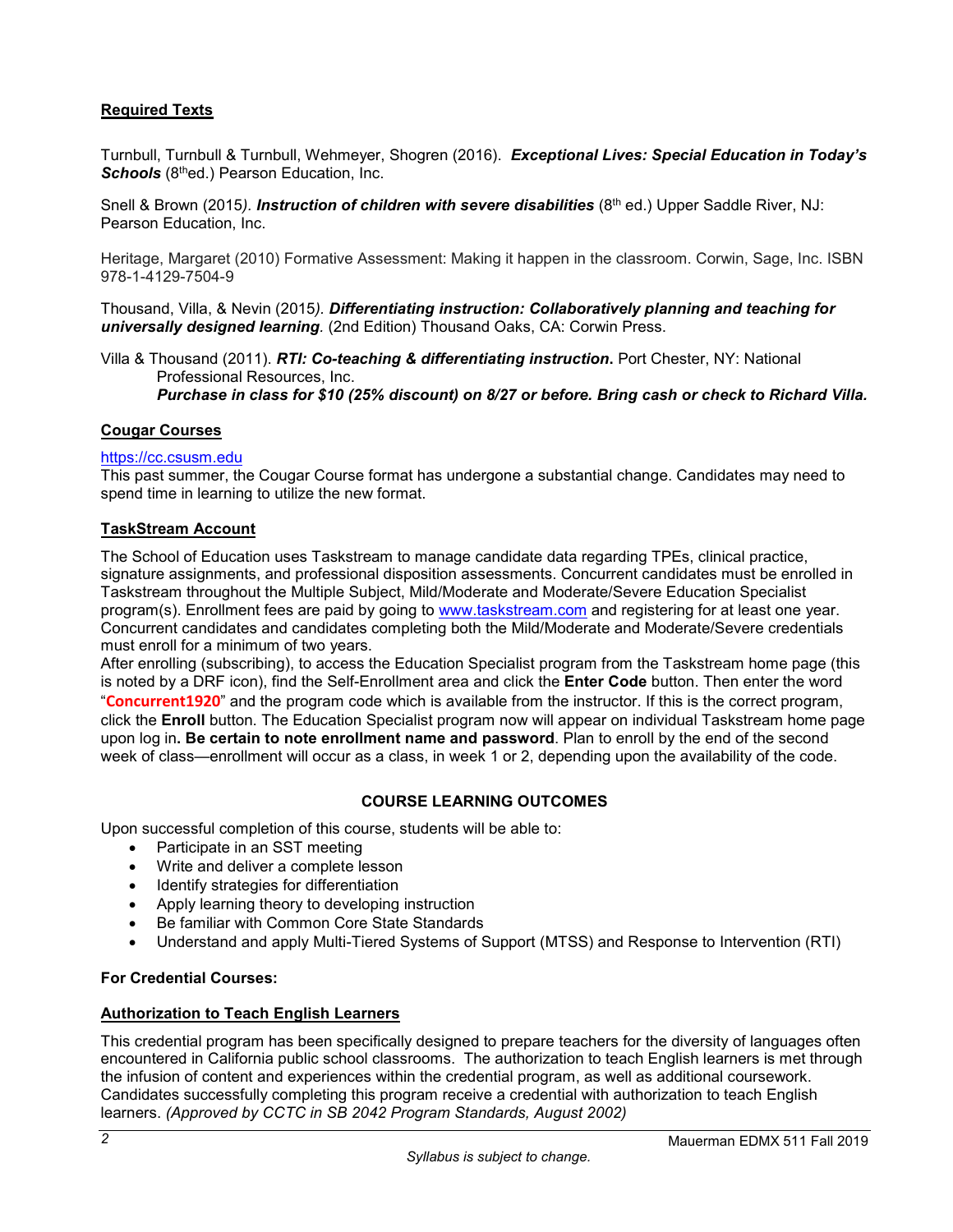# <span id="page-4-0"></span>**Teacher Performance Expectation (TPE) Competencies (In process of revision)**

The course objectives, assignments, and assessments have been aligned with the CTC standards for both the Multiple Subject and Special Education Credentials. This course is designed to help teachers seeking a California teaching credential to develop the skills, knowledge, and attitudes necessary to assist schools and district in implementing effective programs for all students. The successful candidate will be able to merge theory and practice in order to realize a comprehensive and extensive educational program for all students. Candidates will be required to formally address the following TPEs in this course: Candidates in EDMX 511 are required to address the TPEs with emphasis upon:

- CSUSM Local TPE 6D: Developmentally Appropriate Teaching Practices for Special Education: Teaching the Special Education Population in the General Education Environment
- TPE 8: Learning about Students
- TPE 9: Instructional Planning
- TPE 10: Instructional Time
- TPE 13: Professional Growth

# <span id="page-4-1"></span>**Teacher Performance Assessment**

Beginning July 1, 2008 all California credential candidates must successfully complete a state-approved Teacher Performance Assessment (TPA), as part of the credential program of preparation. During the 2015-16 academic year the CSUSM credential programs will use either the CalTPA (California Teacher Performance Assessment) or the edTPA (Educative Teacher Performance Assessment).

# <span id="page-4-2"></span>**CalTPA**

Beginning in fall 2015, for newly entering initial candidates, the CSUSM assessment system is the CalTPA. To assist with your successful completion of the CalTPA, a capstone class is part of your curriculum. In this class edTPA related questions and logistical concerns are addressed. Additional support materials are available on the edTPA website: [http://www.edtpa.com/PageView.aspx?f=GEN\\_Candidates.html](http://www.edtpa.com/PageView.aspx?f=GEN_Candidates.html)

Additionally, to support candidate success in your credential program and with TPA, SOE classes use common pedagogical language, lesson plans (lesson designs), and unit plans (unit designs).

## <span id="page-4-3"></span>**Expected Dispositions for the Education Profession**

Education is a profession that has, at its core, certain dispositional attributes that must be acquired and developed. Teaching and working with learners of all ages requires not only specific content knowledge and pedagogical skills, but also positive, informed attitudes about the multiple dimensions of the profession. The School of Education has identified six dispositions that must be evident in teacher candidates: social justice and equity, collaboration, critical thinking, professional ethics, reflective teaching and learning, and life-long learning. These dispositions have observable actions that will be assessed throughout the preparation program. For each dispositional element, there are three levels of performance - *unacceptable*, *initial target*, and *advanced target*. The description and rubric for the three levels of performance offer measurable behaviors and examples.

The assessment is designed to provide candidates with ongoing feedback for their growth in professional dispositions and includes a self-assessment by the candidate. The dispositions and rubric are presented, explained and assessed in one or more designated courses in each program as well as in clinical practice. Based upon assessment feedback candidates will compose a reflection that becomes part of the candidate's Teaching Performance Expectation portfolio. Candidates are expected to meet the level of *initial target* during the program.

# **PROGRAM STUDENT LEARNING OUTCOMES (PSLOs)**

<span id="page-4-4"></span>Program Student Learning Outcomes (PSLOs) are addressed in the far right hand column of the schedule below. All assignments in EDMX 511 are directly designed to address program standards, Teaching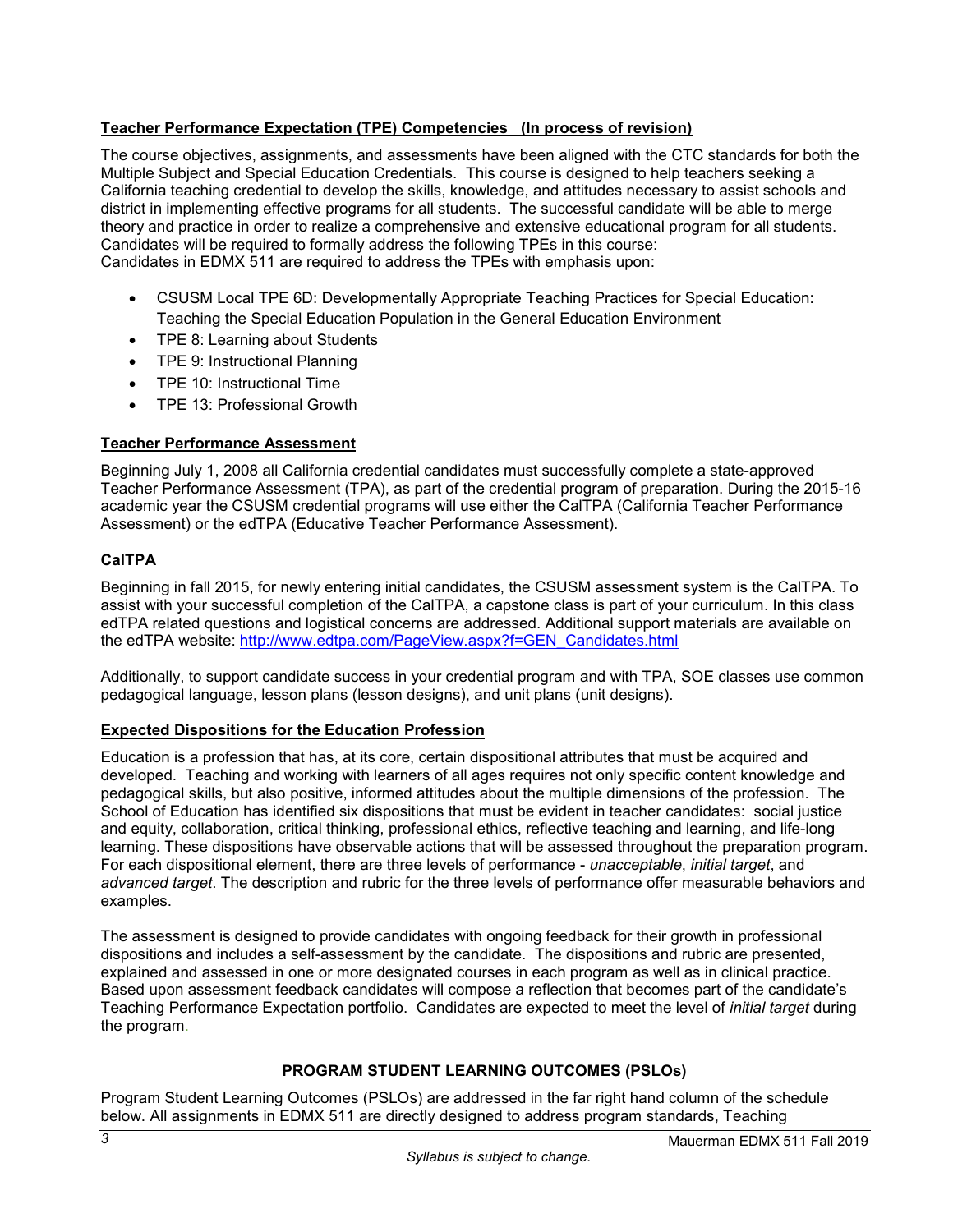<span id="page-5-0"></span>Performance Expectations, and to develop a deep understanding of the pedagogy required to be prepared for the Teacher Performance Assessment.

In this course, candidates:

- Develop a lesson design and unit design to be used in future coursework. (ES Program Standards 10 and 13; MS Program Standards 5, 9, and 13)
- Develop beginning competency in the use of assessment [including entry-level, formative, and summative types] for use in developing lesson designs. (ES Program Standards 10 & 13; MS Program Standards 5, 9, and 13)
- Develop knowledge of typical and atypical human development. (ES Program Standard 11; MS Standard 3)
- Develop proficiency in participation in the process of Student Assistance Teams (a.k.a. Student Success/Study Teams). (ES Program Standards 13 & 14; MS Program Standards 6, 10, 13)
- Develop beginning competency in the use of classroom management strategies. (ES Program Standards 10, 11, 13, & 14; MS Program Standards 6, 10)
- Develop proficiency in the skills of observation of elementary students. (ES Program Standards 10, 11, 13, & 14; MS Program Standard 4)

**(NOTE - This document contains an embedded section break so the course schedule stands alone.)**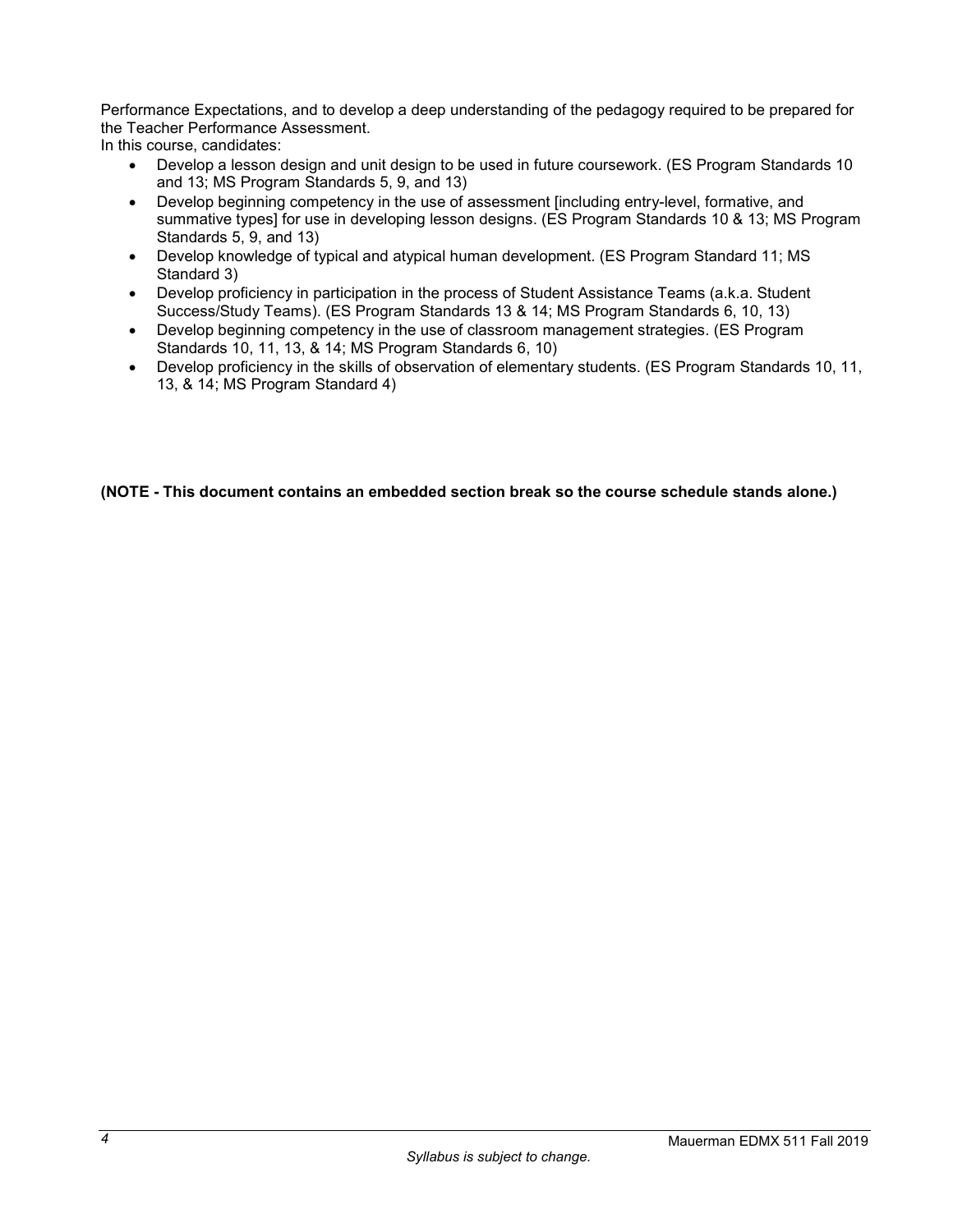## **SCHEDULE/COURSE OUTLINE**

## **EDMX 511 Scope and Sequence Course Schedule**

Shaded column may need further revision, and the scheduled topics *may be modified*, depending upon how much we accomplish together in the first days. Integration/Infusion of Sp Ed Program Standards, M/M & M/S Standards, TPE Requirements, CalTPA, and SoE Standards. **Revised: 8/25/19**

|                         | # $\vert D \vert$              | <b>Topics</b>                                                                                                                                          | <b>Session Materials/</b>                                                                                                                         | Readings/                                                                                                                                                                                                                        | <b>CC Due</b>                                                                                                                                                   | Sp Ed<br><b>Stds/TPEs</b>                                                                                                                    |
|-------------------------|--------------------------------|--------------------------------------------------------------------------------------------------------------------------------------------------------|---------------------------------------------------------------------------------------------------------------------------------------------------|----------------------------------------------------------------------------------------------------------------------------------------------------------------------------------------------------------------------------------|-----------------------------------------------------------------------------------------------------------------------------------------------------------------|----------------------------------------------------------------------------------------------------------------------------------------------|
|                         |                                |                                                                                                                                                        | <b>Activity</b>                                                                                                                                   | <b>Assignments</b>                                                                                                                                                                                                               |                                                                                                                                                                 |                                                                                                                                              |
| $\overline{0}$          | $\mathbf{0}$<br>8/12-<br>Ohana | <b>Opening: Review Norms,</b><br>Climate, Ohana, Circle of<br>Courage, Establish Groups,<br><b>Cooperative Learning</b>                                | <b>Group &amp; Individual</b><br><b>Activities</b><br><b>First Journaling</b>                                                                     | <b>Peruse ALL Texts</b><br>Download/print, bind:<br>CalTPA                                                                                                                                                                       | Readings Assignmts, Quizzes<br>from Summer Reading                                                                                                              | SpEd ST:<br>Review of<br><b>Standards</b><br>GE TPE: (8, 11)<br>edTPA is<br>embedded in<br>course focus<br>SpEd ST:<br>GE TPE: 8, 9          |
|                         | 8/26<br>٣<br>Week              | Syllabus Scavenger<br>Hunt-Course overview<br><b>GTKY</b><br>Elements of Inst<br>Journal<br>-Getting to Know Your<br>Students (KYS)<br>-Task & Concept | <b>Tutoring Reflective</b><br>Journal (TRJ)<br>-Steps of a Lesson<br>Elem of Instruction<br>Activity<br>Task Analysis fun                         | Read: Schmocker text: Ch.<br>1, 2, 3: El of Instruct'n<br>Read: Topical articles- CC -<br>Pos Environm/Schauffele<br>-Challenges/Possib'y<br>-SEE LABOR DAY TASKS<br>Download: Benchmarks of<br>HD Manual (huge pdf)<br>Read/Do: | Syllabus, Schedule<br>DUE in CC:<br>-GTKY, CC profile photo<br>-Group Name Posters<br>-Heads Together Journal<br>entry due in class<br><b>Clinical Practice</b> | SpEd ST: Prgm<br>St. 14<br>GE TPE: 8,9,<br>10, 11<br>SpEd ST: Prgm<br>St. 13, M/M<br>GE TPE: 4, 5,<br>6A, 6B<br>SpEd ST: Prgm<br>St. 13, M/M |
| $\overline{\mathbf{c}}$ | 8/26<br>Week <sub>1</sub>      | Analysis,<br>-Blooms Taxonomy<br>Domains<br>-UDL intro/ explore (?)                                                                                    | activity<br><b>Chapter walk-</b><br>Turnbull-update!                                                                                              | (See above and below)<br><b>Schmocker Excerpt for</b><br><b>SEE CaITPA in first module</b><br>*Successful People*                                                                                                                | Letter to CoopTchrs<br>download, print for Thurs<br>Due: VAPA First Day<br><b>Reflection-midnight</b>                                                           | GE TPE: 4, 5,<br>6A, 6B                                                                                                                      |
|                         | 9/2<br>Wk2                     | $9/2$ Labor Day =<br><b>Online Class Tasks</b><br>-Developmental<br><b>Benchmarks download</b>                                                         | <b>Watch FAT City on</b><br>community media<br>site,<br><b>Read MI</b> quiz, True<br>Colors Quiz for<br>discussion on 9/16<br><b>WORK AHEAD</b> ⇒ | <b>Read: Borich Observation</b><br>Skills, and<br><b>Developmental Ableism</b><br>Article RR# 2 &<br>Read next week NOW -<br>early, much to read.                                                                                | <b>Reading Reflection #1:</b><br><b>Schmocker</b><br>(Elements of Instruction)<br>Submit by midnight 9/2<br>CalTPA KYS (download,<br>begin)                     |                                                                                                                                              |
|                         |                                | CalTPA: Arts 240, 9-12<br>$S$ 511:KEL 5102, 12:15-2:15                                                                                                 | H. Gardner review<br><b>True Colors</b><br><b>Emotion'l Intelligence</b>                                                                          | -Turnbull preview<br>Ch. 1, 2, Ch.3 pg 124-128                                                                                                                                                                                   | <b>Bring lunch</b>                                                                                                                                              |                                                                                                                                              |
|                         | 3<br>9,9                       | Lesson Plan<br>Components, Checklist Typical/Atypical Dev<br>& Template<br>Universal Design for<br>Learning,<br>-Observation<br>skills/Identification  | <b>TR Journal</b><br>Activity                                                                                                                     | <b>Read: Topical articles in CC Topical</b><br>-Turnbull: Chs. 7-17 Tabs:<br>Only place tabs/chapters-<br>lskim.<br>-TVN/Inclusive School: Ch5,                                                                                  | Articles/Media/Posts<br><b>Group Human Develop</b><br>Assignment due in class                                                                                   | SpEd ST: Prgm<br>St. 11, 12. M/M<br>St. 1<br>GE TPE: 6A &<br>6B                                                                              |
|                         | ∾<br>$4 \leq$                  | <b>UDL</b><br>-In-class Guided<br><b>Student Observation</b><br>-Healthy/Positive Lrng<br><b>Environment Activity</b>                                  | Observation<br>Practice/Video<br><b>LUNCH in Class</b><br>this day: Educating<br>Peter<br>(Lunch w Leslie)<br>reschedule?)                        | pgs. 65-71<br>-Turnbull: Ch.1, Ch. 2, plus<br>Ch 3pp124-128 (64 pgs!)<br><b>RR#3</b><br>-TVN/Differentiation: Ch.3<br>(pgs. 35-47); Ch.4 (pgs. 49-<br>64); Ch.5 (pgs. 65-76)                                                     | <b>Dual Observation Due 9/9</b><br>(In class)<br>-RR #2: Observation<br>Skills, Ableism, due<br>midnight 9/9<br><b>CalTPA KYS Due</b>                           | SpEd ST: Prgm<br>St.1, M/M St. 1<br>GE TPE: 4, 5                                                                                             |
|                         |                                | Lesson Design I:                                                                                                                                       | TR Journal<br>Media,                                                                                                                              | Read:                                                                                                                                                                                                                            | RR #3: Turnbl: Ch 1 & 2, +                                                                                                                                      | SpEd ST: M/S<br>St.4; Prgm St. 10<br>GE TPE: 1                                                                                               |

Mauerman EDMX 511 Fall 2019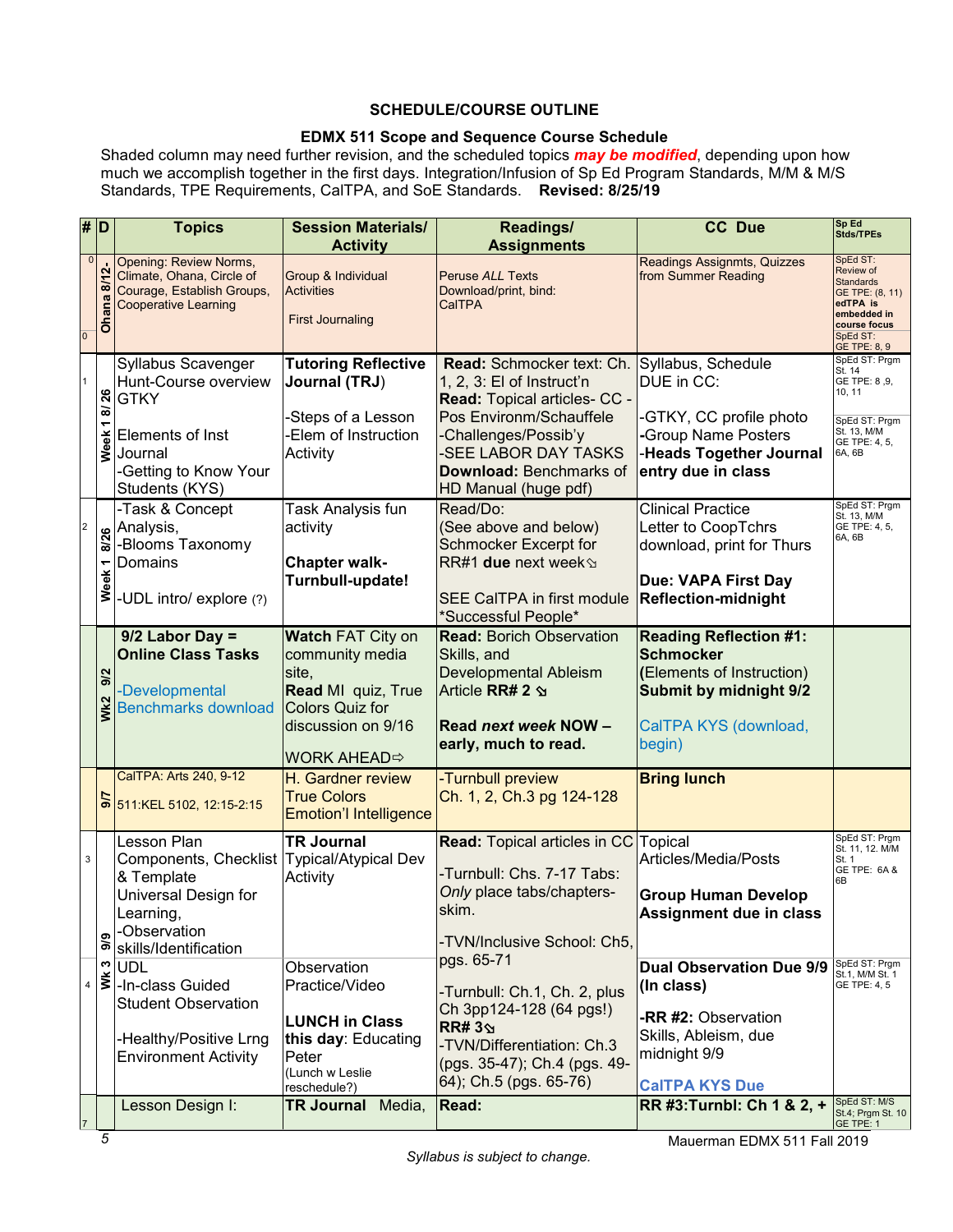|                |                                                        | Putting it all together<br>Differentiation, ELLs,<br><b>LP Checklist</b>                                                               | DI-elements of<br>Lesson design                                                                                              | TVN: Ch. 1, p 10-13,<br>Turnbull: Ch.4<br>Heritage: Ch.<br>(Assessment)                                                                               | Ch.3p 124-128<br><b>Purposes/Cultural Justice</b><br>due midnight                                                      |                                                                         |
|----------------|--------------------------------------------------------|----------------------------------------------------------------------------------------------------------------------------------------|------------------------------------------------------------------------------------------------------------------------------|-------------------------------------------------------------------------------------------------------------------------------------------------------|------------------------------------------------------------------------------------------------------------------------|-------------------------------------------------------------------------|
| $\bf 8$        |                                                        | <b>Group First Draft</b><br>Lesson Project-<br>workshop<br>Ethics, Confidentiality,<br>Mandates, etc.<br>Assessment                    | Assessment<br>> Group activity<br>Professional<br><b>Dispositions</b><br>>Simulated TS/PDs<br>Posting as a class             | TVN: Differentiation Ch. 7 -<br>$RR$ #4 $\gamma$<br><b>Base Group meeting as</b><br>needed                                                            | Prof. Dev. Self-evaluation<br>due to self. SAVE                                                                        | SpEd ST: M/S<br>St. 4,<br>GE TPE: 12                                    |
| $\overline{9}$ | 9/23<br>LO.                                            | Lesson Design II:UDL<br>Content, Process,<br>Product revisited<br>Different'n Strategies I                                             | <b>TR Journal</b><br>PPT lecture/activities Topical articles-CC<br>Media-Differentiation<br>CalTPA Mapping<br>onto Narrative | <b>Read:</b><br>TVN, Ch. 6 for RR# 5 <sub>→</sub><br><b>PRINT Characteristics</b><br><b>Matrix</b>                                                    | <b>RR #4: Differentiation</b><br>Strategies due<br><b>Bring Turnbull text</b>                                          | SpEd ST: M/M<br>St. 5<br>GE TPE: 4, 5                                   |
| 10             | š                                                      | -Sp Ed Characteristics<br>Matrix Intro<br>Social Justice,<br><b>Lesson Plan</b><br>Workshop                                            | Jigsaw and Expert<br>groups<br>LP Workshop                                                                                   | <b>Base Group meeting as</b><br>needed<br><b>Read: RTI trifold and prep</b><br>for use for class activities                                           | <b>Group Lesson Plan Due-</b><br>midnight                                                                              | SpEd ST: Prgm<br>St. 3; M/M St. 1<br>GE TPE: 7, 8, 9,<br>15             |
| 11             |                                                        | RTI: How It Fits -<br>Collaboration                                                                                                    | <b>TR Journal</b><br>Media- What is RTI?                                                                                     | <b>Read: Topical articles-CC</b><br>-SST lesson, RTI trifold,                                                                                         | <b>RR #5: TVN Ch. 6</b>                                                                                                | SpEd ST: Prgm<br>St.4, M/M St. 5                                        |
|                |                                                        | <b>Clinical Practice/</b><br><b>Breadth Week Discuss</b>                                                                               |                                                                                                                              | Snell: Ch. 1, Ch. 6, p 224-<br>233; for RR# 6 9                                                                                                       | <b>Topical</b><br>Articles/Media/Posts                                                                                 | GE TPE: 9, 10,<br>11 <sub>1</sub>                                       |
|                | 9/30<br>$\boldsymbol{\omega}$<br>$\frac{1}{12}$ $\geq$ | <b>Differentiation</b><br><b>Strategies II</b><br>Assessm't Strategies<br><b>Sp Ed Characteristic</b><br>Matrices Wkshp [+]            | <b>PPT</b> lecture/activities<br>Workshop                                                                                    | <b>Read:</b><br>SST trng ahead to be ready Assessment Types group<br>for next week- in CC<br><b>Base Group meeting as</b><br>needed (will be needed!) | project due<br><b>Characteristics Matrix</b><br><b>Binder due midnight</b>                                             | SpEd ST: Prgm<br>St. 3, 5<br>GE TPE: 4,5,6A,<br>6B, 6D, 7, 9, 10,<br>11 |
| 13             | 10/7<br>VVk 7                                          | SST/SAT Training;<br>Group Practice (TBD)                                                                                              | <b>TR Journal</b><br><b>PPT</b> lecture/activities<br>Unit of Study PPT<br>overview                                          | <b>Read:</b><br><b>Topical articles- CC</b><br>Unit Design Readings for<br>resource in CP                                                             | <b>RR #6: Snell - Strategies</b><br>(Mod/Severe) Extensive<br><b>Needs</b><br><b>RTI/Sp Ed Strategies in</b><br>LP due | SpEd ST: M/M<br>St. 5,1<br>GE TPE: 3, 4                                 |
| 14             |                                                        | <b>SST Group Simulation</b><br><b>Guided Activity</b><br>Presentations w<br>Immediate Feedback,<br>Refinement<br>CalTPA Arts 240, 9-12 | <b>SST Templates</b><br>1/2 Class<br>Presentations to<br>each other<br><b>Finish SST</b>                                     | <b>Lesson Design Group</b>                                                                                                                            | <b>SST Simulation Due</b><br>(TBD)<br><b>SST Sheet</b><br><b>Group Project Due</b><br><b>Bring Lunch</b>               | SpEd ST: M/M St<br>5, Prgm St 11,<br>13<br>GE TPE: 6A,6B,               |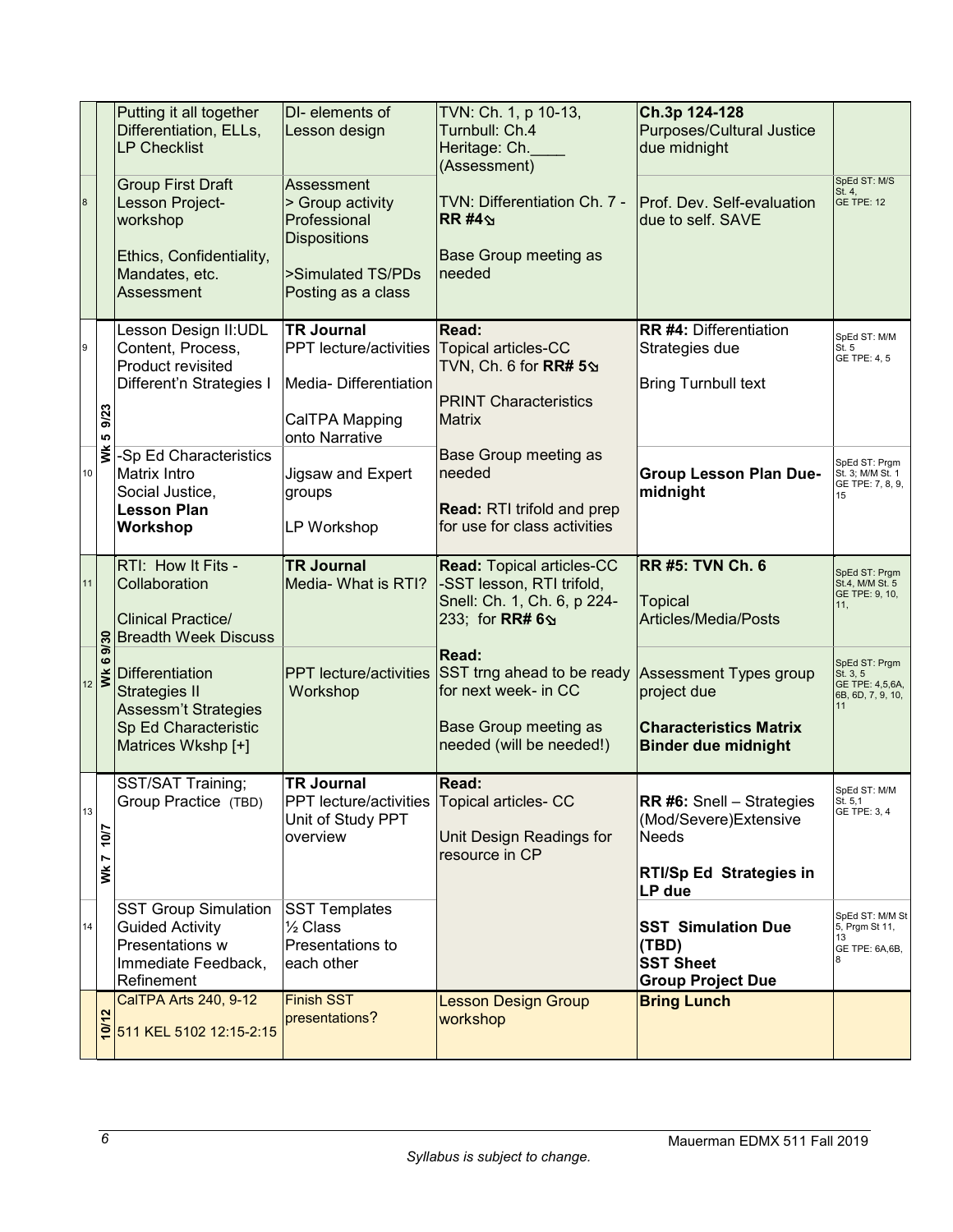<span id="page-8-1"></span>

| 15 |                                                                                                                                                                                                                                                                                                                                                                                                                                                          | <b>Lesson Design Project</b><br>Review of components                                                                                                                    | <b>TR Journal</b><br>Template<br>Workshop | <b>Read:</b><br><b>Topical articles- CC</b><br>Group meeting as needed                     | Topical<br>Articles/Media/Posts                  | SpEd ST: Prgm<br>St. 2, M/M St. 3<br><b>GE TPE: 13</b> |
|----|----------------------------------------------------------------------------------------------------------------------------------------------------------------------------------------------------------------------------------------------------------------------------------------------------------------------------------------------------------------------------------------------------------------------------------------------------------|-------------------------------------------------------------------------------------------------------------------------------------------------------------------------|-------------------------------------------|--------------------------------------------------------------------------------------------|--------------------------------------------------|--------------------------------------------------------|
| 16 | 10/14<br>$\infty$<br>ž                                                                                                                                                                                                                                                                                                                                                                                                                                   | -Celebration of<br>Learning!<br>-Clinical Placement<br><b>Breadth of Experience</b><br>(Visitation from Mike<br>Norman)<br>-Visitation/Reflection<br>assignments Review |                                           | Advance Organizer/ tasks<br>lfor EDMX 512<br>Advance organizer<br>Carpool meetings for BoE | <b>Final Lesson Design Due</b><br>Friday, Oct 18 | SpEd ST: Prgm<br>St. 2, M/M St. 3<br>GE TPE: 8, 9, 11  |
|    | Breadth of Experience week is a requirement of the Education Specialist Concurrent credential program. All<br>$10/21 - 25$<br>candidates will travel in small assigned groups for a full day visit a minimum of three chosen specialized settings,<br>WK9<br>the location of which is determined by the Special Education Clinical Placement Director. Please see the online<br>course for accompanying assignment and Observation /Visitation template. |                                                                                                                                                                         |                                           |                                                                                            |                                                  |                                                        |
|    |                                                                                                                                                                                                                                                                                                                                                                                                                                                          | Set up week 9-16 Cohort Reflection/Planning Meeting & Holiday Party with the Professor date                                                                             |                                           |                                                                                            |                                                  |                                                        |
|    |                                                                                                                                                                                                                                                                                                                                                                                                                                                          | Tentative Cohort Mtg: Fri, Nov 22 4:45-6:00 - Stay/Meet for dinner following?<br>KEL 5102 (?)                                                                           |                                           |                                                                                            |                                                  |                                                        |
|    |                                                                                                                                                                                                                                                                                                                                                                                                                                                          | Tentative Holiday Party date: Saturday Dec 14, 5-9pm Details to follow                                                                                                  |                                           |                                                                                            |                                                  |                                                        |

# **COURSE REQUIREMENTS AND GRADED COURSE COMPONENTS**

<span id="page-8-0"></span>

| <b>Assignment</b>                                                        | <b>Point Value</b> |
|--------------------------------------------------------------------------|--------------------|
| Photo posted in Cougar Course Profile & GTKY entry                       | 2                  |
| Weekly Tutoring Reflection Journal (8 weeks@ 2 pts each)                 | 16                 |
| Reading Reflections $(6 \text{ @ } 2 \text{ pts each})$                  | 12                 |
| Goals, Objectives/ Positive & Healthy Learning Environment (group score) | 10                 |
| Guided Observation/Human Development Assignment (Individual)             | 10                 |
| Universal Design Differentiated Lesson Plan (group & Individual)         | 12                 |
| Characteristics Matrix Resource Binder/ Pairs assignment                 | 10                 |
| Student Study/Assistance Team (SST/SAT)                                  | 10                 |
| Participation/Group Support, Attendance, Professionalism                 | 18                 |
| <b>TOTAL</b>                                                             | 100                |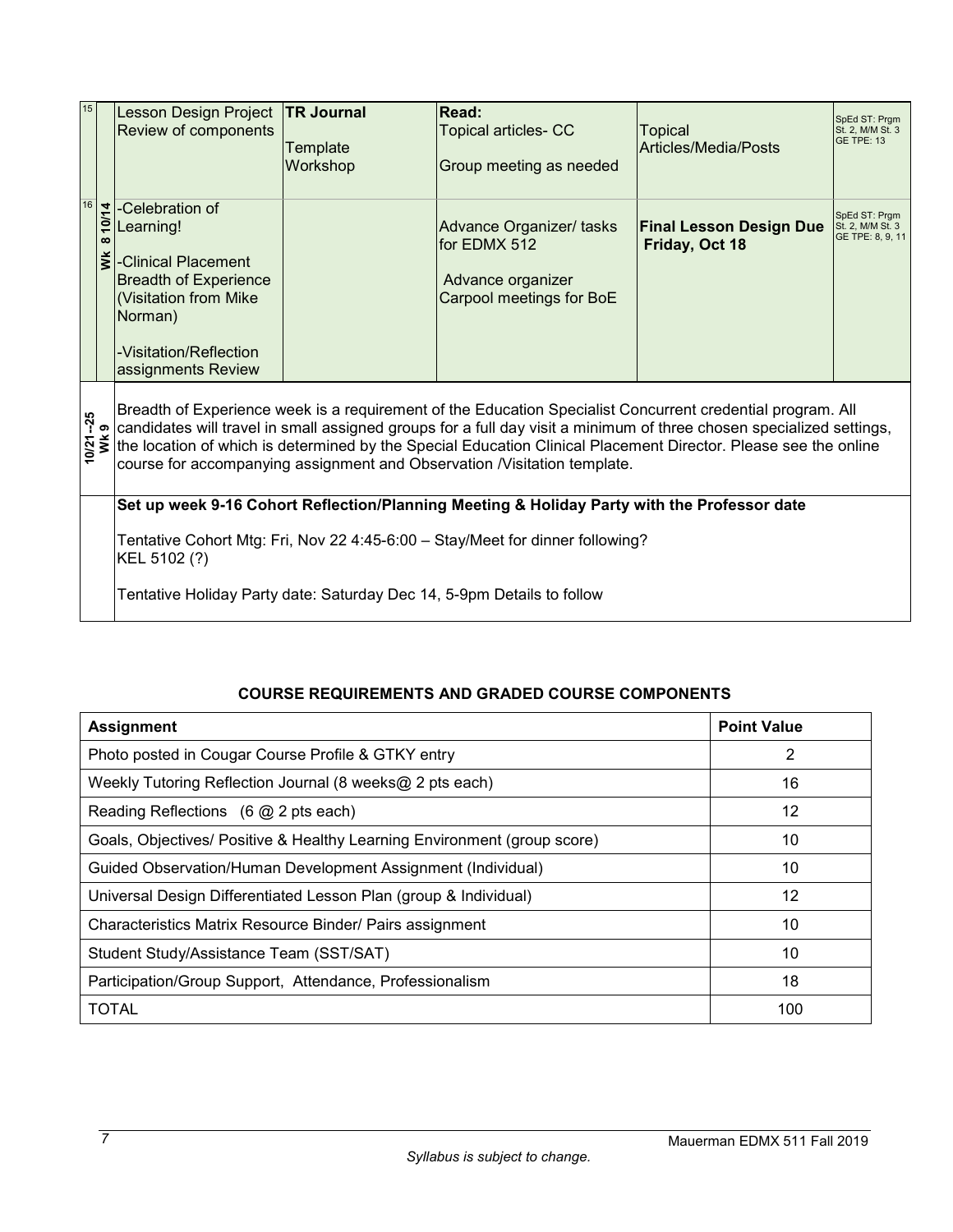# <span id="page-9-4"></span>**Course Assignments – Detail provided inside the Cougar Course**

- 1. Photo/Profile
- 2. Tutoring Reflection Journal
- 3. Reading Reflections
- 4. Poster: Positive/Healthy Learning Environment
- 5. Guided Observation Skills/Human Development Assignment
- 6. Universal Design Differentiated Lesson Plan Group Project
- 7. Student Study Team Simulation
- 8. Characteristics Matrix Assignment
- 9. Participation/PD/Attendance

# <span id="page-9-0"></span>**Grading Standards**

Grades are earned on a 100 point scale. Assignments, professional dispositions, group participation and support are pivotal to candidate success.<br>No A+ possible A = 95-100

No A+ possible  $A = 95-100$   $A = 90-94$ <br>B + = 87-89  $B = 83-86$   $B = 80-82$  $B = 83-86$   $B = 80-82$ <br>  $C = 73-76$   $C = 70-72$  $C + = 77-79$   $C = 73-76$  $D = 60-69$  F = 59 or lower

<span id="page-9-1"></span>Please note that an A is earned for points achieved above 95.

## <span id="page-9-2"></span>**Final Exam Statement**

Due to the intense nature of this course, and the multiple assessments administered, there will be no formal Final Exam. Attendance at all cohort events are considered part of the final examination for every candidate. Assignments with point value of over 10 points apiece are considered signature competency assignments.

## <span id="page-9-3"></span>**School of Education/Course Attendance Policy**

Due to the dynamic and interactive nature of courses in the School of Education, all candidates (course participants) are expected to attend all classes and participate actively. At a minimum, candidates (course participants) must attend more than 80% of class time, or s/he may not receive a passing grade for the course at the discretion of the instructor. Individual instructors may adopt more stringent attendance requirements. Should the candidate (course participants) have extenuating circumstances, s/he should contact the instructor as soon as possible. *(Adopted by the COE Governance Community, December, 1997).*

*This course, EDMX511*: Since the Concurrent courses meet all day, it must be noted that a one day absence equals TWO class session absences. Candidates in the concurrent program may only miss one and one-half days before accruing a 20% absence rate, thus acquiring the potential for losing a full grade point.

Service Learning: Concurrent candidates are expected to participate as an entire cohort at a minimum of one (1) service learning event outside class for both the EDMX 511 and EDMX 512 courses, typically held on a Saturday. Fall 2019 includes participation in the Special Olympics Field Day, held in October.

Concurrent candidates are required to attend the CalTPA Capstone Course Workshops offered through the SOE, free of charge, led by the two CalTPA coordinators. The dates for the workshops in fall 2019 are: September 7, October 12, October 26, and November 2. Meetings are held in ARTS 240 from 9:00-12:00 noon.

Candidates must earn a **C+ or better in order to continue in the credential program**. Earning a C+ is cause for a Statement of Concern by Program Coordinators. Notification of absences by the candidate does not automatically excuse a candidate from class.

It is the responsibility of the candidate to meet with the instructor and discuss potential make up of class time or assignments. However, in planning, candidates may not assume that in-class assignments or activities can be made up, as none are easily replicated outside of the collaborative classroom environment, therefore, chosen absences are not advised. Continuous attendance is crucial.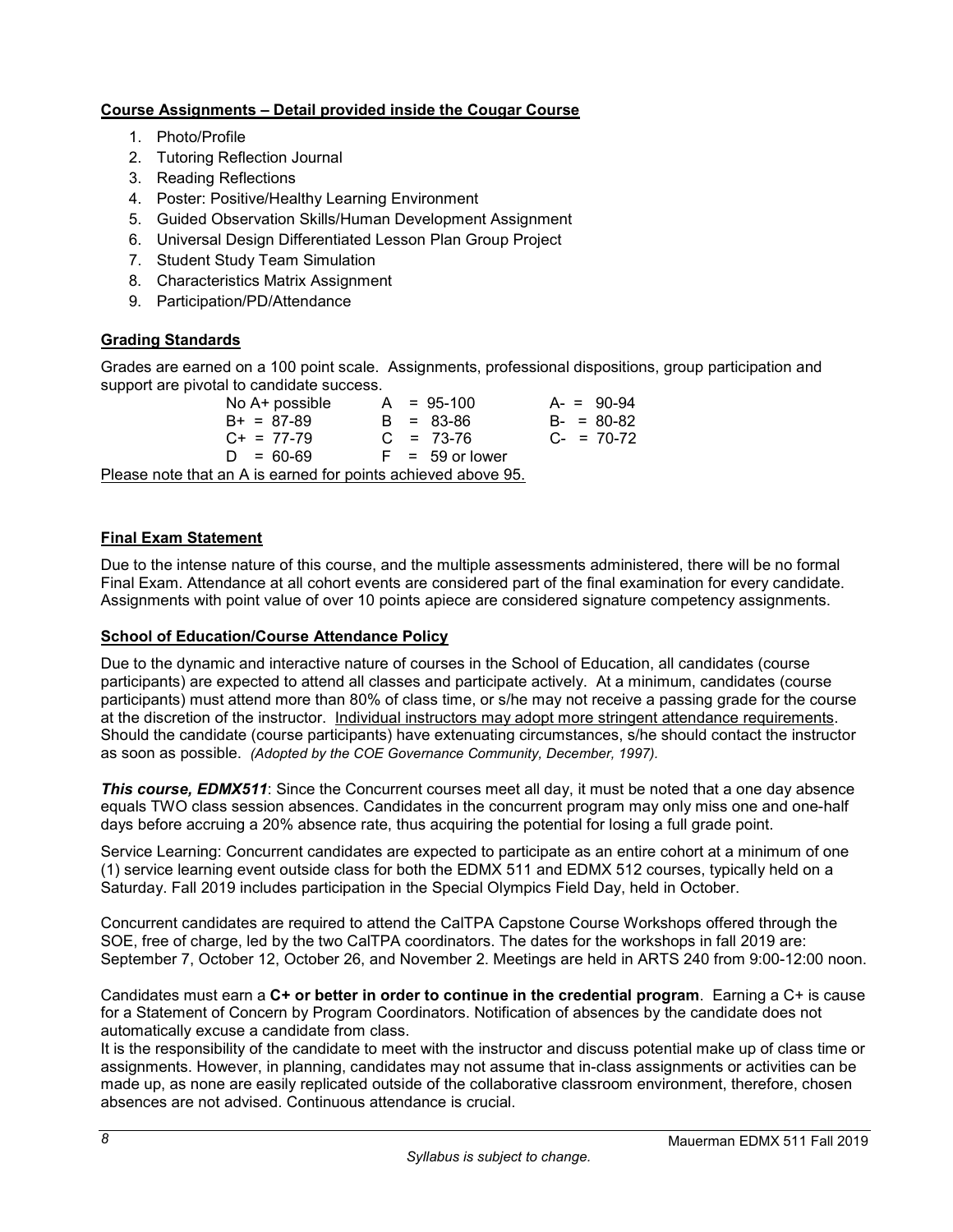# **Policy on Late/Missed Work**

All instances of work submitted late must be discussed with the instructor in order to earn credit.

## <span id="page-10-0"></span>**Student Collaboration Policy**

This cohort has established a code of Norms that has been curated and agreed upon by all candidates to be in place for each course this term. This agreement includes engaged and intentional group work in base groups and other groups as determined by the cohort and by the instructor.

Collaborative skills include respectful and effective interactions among group members, accountability for all assigned group roles. This extends to supportive, helping relationships that extend beyond typical group work, and embrace true cooperative group functioning. These interactions are reflected in the Professional Disposition Rubric and resulting score.

### **GENERAL CONSIDERATIONS**

### <span id="page-10-2"></span>**CSUSM Academic Honesty Policy**

Students will be expected to adhere to standards of academic honesty and integrity, as outlined in the Student Academic Honesty Policy. All assignments must be original work, clear and error-free. All ideas/material that are borrowed from other sources must have appropriate references to the original sources. Any quoted material should give credit to the source and be punctuated accordingly.

Academic Honesty and Integrity: Students are responsible for honest completion and representation of their work. Your course catalog details the ethical standards and penalties for infractions. There will be zero tolerance for infractions. If you believe there has been an infraction by someone in the class, please bring it to the instructor's attention. The instructor reserves the right to discipline any student for academic dishonesty, in accordance with the general rules and regulations of the university. Disciplinary action may include the lowering of grades and/or the assignment of a failing grade for an exam, assignment, or the class as a whole.

Incidents of Academic Dishonesty will be reported to the Dean of Students. Sanctions at the University level may include suspension or expulsion from the University.

Refer to the full Academic Honesty Policy at: [http://www.csusm.edu/policies/active/documents/Academic\\_Honesty\\_Policy.html](http://www.csusm.edu/policies/active/documents/Academic_Honesty_Policy.html)

#### <span id="page-10-3"></span>**Plagiarism**

<span id="page-10-1"></span>.

As an educator, it is expected that each candidate (course participant) will do his/her own work, and contribute equally to group projects and processes. Plagiarism or cheating is unacceptable under any circumstances. If you are in doubt about whether your work is paraphrased or plagiarized see the Plagiarism Prevention for Students website [http://library.csusm.edu/plagiarism/index.html.](http://library.csusm.edu/plagiarism/index.html) If there are questions about academic honesty, please consult the University catalog.

### <span id="page-10-4"></span>**Students with Disabilities Requiring Reasonable Accommodations**

Students with disabilities who require reasonable accommodations must be approved for services by providing appropriate and recent documentation to the Office of Disability Support Services (DSS). This office is located in Craven Hall 4200, and can be contacted by phone at (760) 750-4905, or TTY (760) 750-4909. The email [isdss@csusm.edu.](mailto:isdss@csusm.edu) Students authorized by DSS to receive reasonable accommodations should meet with their instructor in a private setting.

#### <span id="page-10-5"></span>**Credit Hour Policy Statement**

Per the University Credit Hour Policy: Courses with face-to-face instruction, including activity and laboratory modes of instruction, candidates are expected to spend a minimum of two hours outside of the classroom each week for each unit of credit engaged in learning. For Lecture modes of instruction, delivered over an entire semester, each unit of credit corresponds to an 'hour' of class-time and two hours of student learning outside of